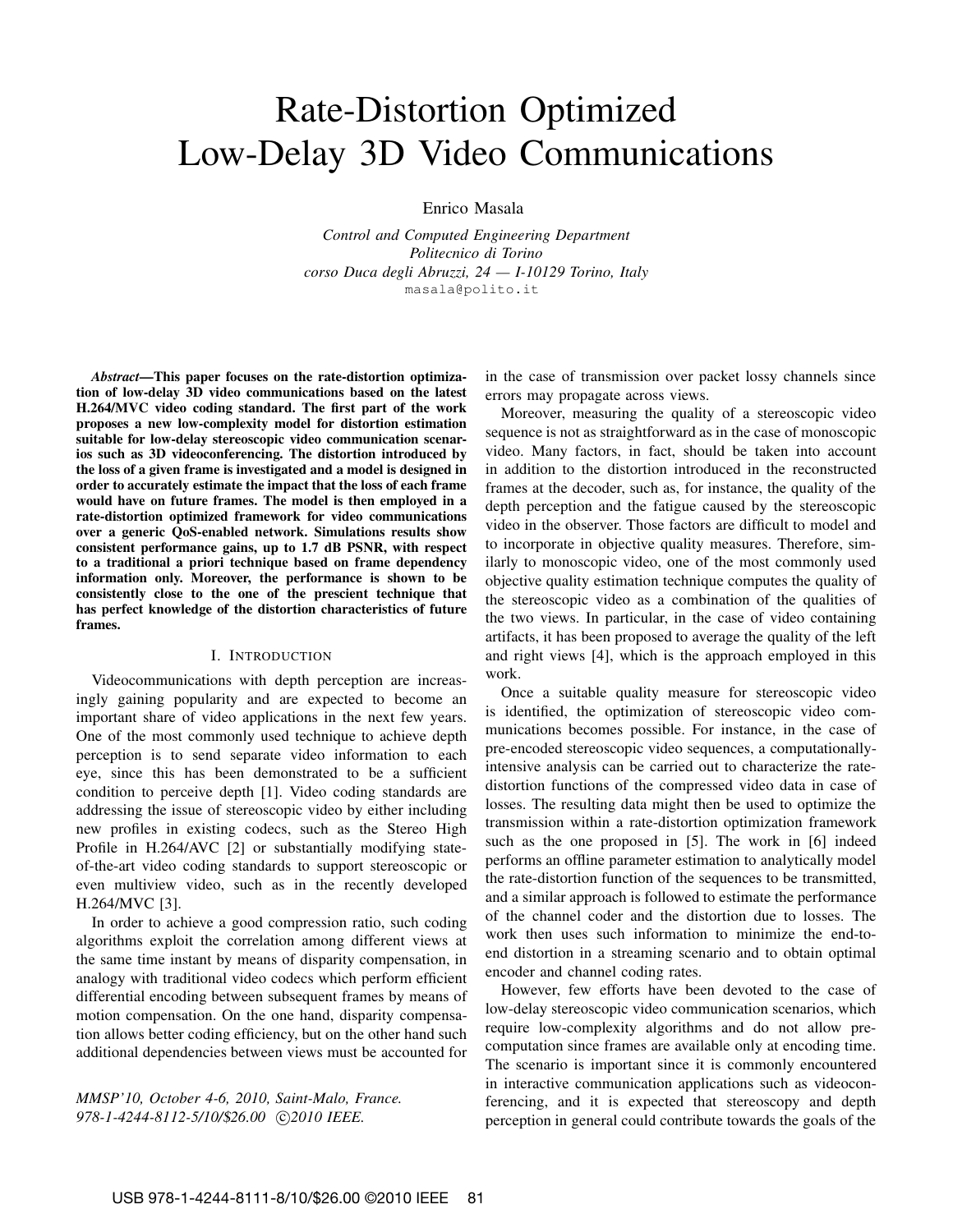so called telepresence. For monoscopic video, the work in [7] proposes the use of a simple model to estimate the distortion that would be caused by the loss of the frame being encoded in future frames until the next resynchronization point, e.g., an I-type frame.

In this work we build on [7] and propose a distortion estimation model suitable for a stereoscopic low-delay video communication scenario that can estimate the expected distortion at the decoder as a function of a given transmission policy. We specifically address the case of a two view H.264/MVC encoded video which heavily relies on disparity compensation to improve compression. The proposed model can estimate the effect of the loss of the currently encoded frame on the future frames of both the left and right video sequences, using a lowcomplexity approach that makes use of information which is already available at the encoder. The performance of the proposed model is tested by simulations to assess its performance within a rate distortion framework aimed at transmission over a generic QoS-enabled network. For comparison purposes, both a traditional a priori approach relying on frame dependency information only and a prescient algorithm which has access to future frame information have also been considered.

The paper is organized as follows. Section II reviews the H.264/MVC encoding standard and its applicability for the low-delay stereoscopic video communication scenario. Then, Section III introduces the proposed distortion model. The simulation setup is described in Section IV, followed by the results in Section V. Conclusions are drawn in Section VI.

## II. LOW-DELAY H.264/MVC STEREOSCOPIC CODING

The H.264/MVC extension [3] of the H.264/AVC standard adds efficient support for multiview video coding. It heavily relies on disparity compensation among different views to achieve a high coding efficiency, and it also supports complex prediction structures among different views. Each frame in a view can reference, in addition to past and future frames as in traditional encoders, also frames in one or two views that represent the scene at the same time instant from a different viewpoint. This approach allows to reuse multiple-prediction coding schemes already found in traditional encoders for, e.g., B-type pictures.

Even if the H.264/MVC extension allows complex prediction structures involving a high number of dependencies between frames, in the case of low-delay video communication only simpler structures can be used, as in traditional video encoding schemes using P-type frames only. In the case of stereoscopic video, only two views are involved. The first view, e.g., the left one, is coded independently, using an IPPP... coding pattern as in traditional schemes, while the second view can take advantage of the information already encoded in the first one. Thus, for each non-intra frame in the second view, motion compensation exploits the previous coded frame in the same view, while disparity compensation uses the already encoded corresponding frame in the first view. The dependency scheme is depicted in Figure 1.



Fig. 1. Encoding dependencies for a stereoscopic low delay scenario.

This structure allows for low-delay coding and decoding, since there is no need to wait for future frames to be coded before processing the current left and right frames. However, the increased number of dependencies with respect to the monoscopic case implies that decoding errors in the first view propagate not only in the future frames in the same view, but also in the other view. On the contrary, in case losses happen in the second view, distortion is limited to future frames belonging to this view. Moreover, in this case, correctly decoded frames in the first view might help in quickly recovering from the loss. The amount of error propagation in future frames, however, depends on how much the encoder employed disparity compensation to code frames rather than motion compensation from previously encoded frames in the same view.

## III. DISTORTION ESTIMATION MODEL FOR STEREOSCOPIC VIDEO

In order to optimize multimedia communications, a reliable technique to minimize the expected distortion at the decoder is needed. Such a technique should be able to consider the distortion introduced by the concealment, as well as the instantaneous characteristics of the compressed multimedia signals, e.g., the coding dependencies between frames due to motion and disparity compensation to estimate error propagation. In principle, it would be possible to compute an exact estimate of the expected distortion at the decoder by simulating each possible pattern of loss events, computing the distortion in the reconstructed multimedia signal at the decoder and weighting it by the probability that such a pattern occurs. However, this is infeasible since the number of patterns grows exponentially with the number of transmitted units, i.e., packets, and all patterns of loss events should be simulated because of the differential encoding between frames which is the main cause of error propagation. Moreover, in a low-delay transmission scenario, which is the main focus of this work, such a computation is impossible since future frames still have to be encoded when an estimate of the expected distortion value must be available.

In order to reduce the complexity of the problem, first we consider one frame at a time, and we estimate the total distortion  $d_i$  introduced by the loss of a single frame i by simulating the decoder behavior in case of loss. Frames belonging to different views are considered separately. A distortion is introduced in the concealed video frame, as well as in all frames which are dependent on either the concealed one, directly and indirectly. When an independently encoded frame, e.g., an I-type frame, is encountered, i.e., at the beginning of a new group of pictures (GOP), error propagation stops.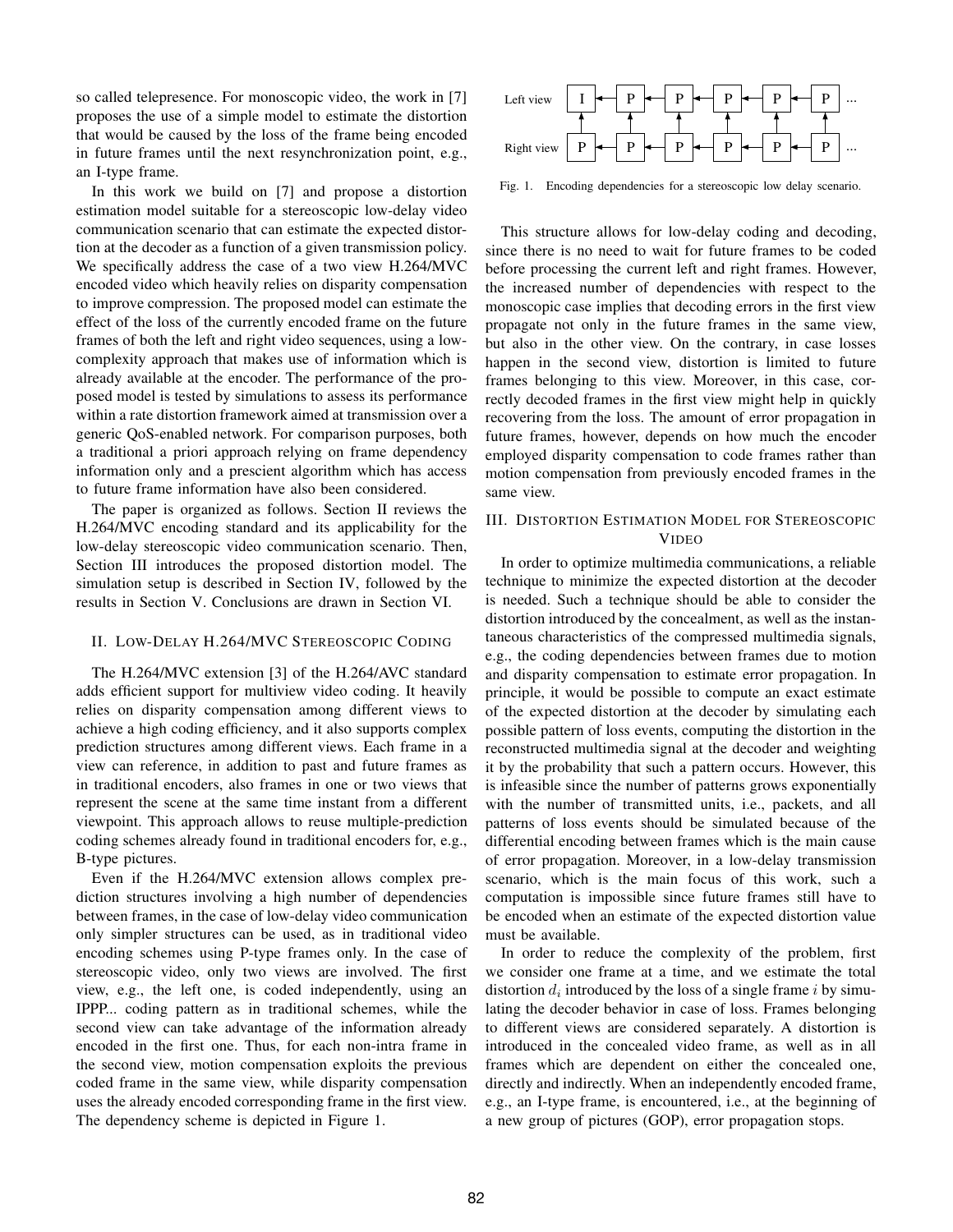Therefore, it is possible to compute the exact distortion caused by the loss of a single frame in future frames of both views until the beginning of the next GOP. If we assume that distortion contributions when more than one frame is lost are additive, the number of decoding simulations needed to compute the distortion caused by the loss of each frame equals the number of frames. This assumption seems reasonable if the frame loss rate is limited, since it implicitly assumes that the data used for concealment are error-free. In the case of a simple frame copy concealment technique, this is equivalent to assume that the previous frame is error-free. Experimental studies and results will show that such an approximation is justified by the good performance of the proposed techniques.

Since an I-type frame stops error propagation, we consider one GOP at a time. Let the total distortion for a given loss pattern  $X$  composed by  $N$  events be

$$
D = \sum_{j=1}^{N} x_j d_j \tag{1}
$$

where  $X = (x_1, ..., x_N)$  is a vector containing the outcome  $x_i$  of N transmission events, whose value is equal to zero if frame  $j$  is correctly received, and one otherwise.  $N$  is the number of frames in a given GOP. Eq. (1) can be restated for the case of stereoscopic video by separating the distortion for the left and right views:

$$
D = \sum_{i=1}^{N} x_{L,i} \frac{1}{2} \left( d_{L,i}^{(L)} + d_{R,i}^{(L)} \right) + \sum_{i=1}^{N} x_{R,i} \frac{1}{2} \left( d_{L,i}^{(R)} + d_{R,i}^{(R)} \right)
$$
(2)

where  $i$  is a given time instant in the GOP, subscripts indicate the view, i.e., left or right, to which the events and the distortion values refer, and superscripts indicate in which view (L) or (R) the loss was introduced to compute the distortion values. Clearly, since the left view does not depend on the right view, as shown in Figure 1, losses in the right view do not introduce distortion in the first view, i.e.,  $d_{L,i}^{(R)} = 0$ .

In case of low delay scenarios, however, it is not possible to compute any of the values  $d_{v,i}^{(l)}$  as they are defined above, since they include all the contributions to distortion propagation in future frames which are, of course, not yet available at the encoder. The only quantity that can be easily computed at the encoder at a given time instant are the distortions introduced in the left and right frames at time instant  $i$ , that we refer to as  $\hat{d}_{v,i}^{(l)}$ . Incidentally, this also reduces computational requirements with respect to the previous case which would require to decode all future frames until the end of the GOP.

Figure 2 shows an example of the distortion in the current frame and in each of the future frames when the first frame of a given GOP is lost. The trend shown in the figure is similar for all the video sequences and GOPs considered in this work. The chosen sequences are representative of videos with different characteristics, as detailed in Section IV. The error propagation over time if a loss happen in the main (left) view is similar for both views, whereas the distortion due to error propagation in case of loss in the right view rapidly decrease because disparity



Fig. 2. Distortion (MSE) introduced in the left and right view of a GOP if the first left or right frame of the GOP is lost. *Interview* sequence.

compensation from correctly decoded frames in the left view helps in quickly reducing the distortion. Therefore, we propose to use the following model in order to estimate the distortion in future frames, thus being able to compute an estimate of  $d_{v,i}^{(l)}$ , referred to as  $\tilde{d}_{v,i}^{(l)}$ , on the basis of  $\hat{d}_{v,i}^{(l)}$  values only, without waiting for future frames, making the technique suitable for very low delay scenarios. The  $\tilde{d}_{v,i}^{(l)}$  values are computed as

$$
\begin{cases}\n\tilde{d}_{L,i}^{(L)} = \hat{d}_{L,i}^{(L)} + n_G f_L \hat{d}_{L,i}^{(L)} \\
\tilde{d}_{R,i}^{(L)} = \hat{d}_{R,i}^{(L)} + n_G f_L \hat{d}_{R,i}^{(L)} \\
\tilde{d}_{L,i}^{(R)} = 0 \\
\tilde{d}_{R,i}^{(R)} = \hat{d}_{R,i}^{(R)} + n_G f_R \hat{d}_{R,i}^{(R)}\n\end{cases} (3)
$$

where  $n<sub>G</sub>$  is the number of frames needed to reach, from the time instant  $i+1$ , the end of the GOP, and  $f<sub>L</sub>$  and  $f<sub>R</sub>$  are two tunable parameters of the model, which have been determined experimentally.

One hundred random frame loss patterns have been generated for different loss probabilities, ranging from 5% to 20%, and the distortion for each considered video sequence has been computed by actual decoding as well as by means of the proposed model, using different values for  $f<sub>L</sub>$  and  $f<sub>R</sub>$ . Experimentally, it has been found that the values  $f_L = 1.0$ and  $f_R = 0.15$  yield, on average, a good distortion estimate, close to the actual distortion. Note that the distortion has been computed, for each video sequence, as the mean squared error (MSE) with respect to the error-free decoded video, so that frames which are not affected by error propagation do not contribute to the total distortion.

The complexity of the proposed model is limited, since  $\hat{d}_{v,i}^{(l)}$  values can be computed in  $O(P)$ , P being the number of pixels, using the decoded frames present in the decoder memory for motion and disparity compensation purposes, and the complexity implied by Eq. (3) is  $O(M)$ , M being the number of macroblocks.

At this point, Eq. (3) allows to formulate the classical multimedia quality optimization problem over a generic unreliable communication channel, since it can be used to compute an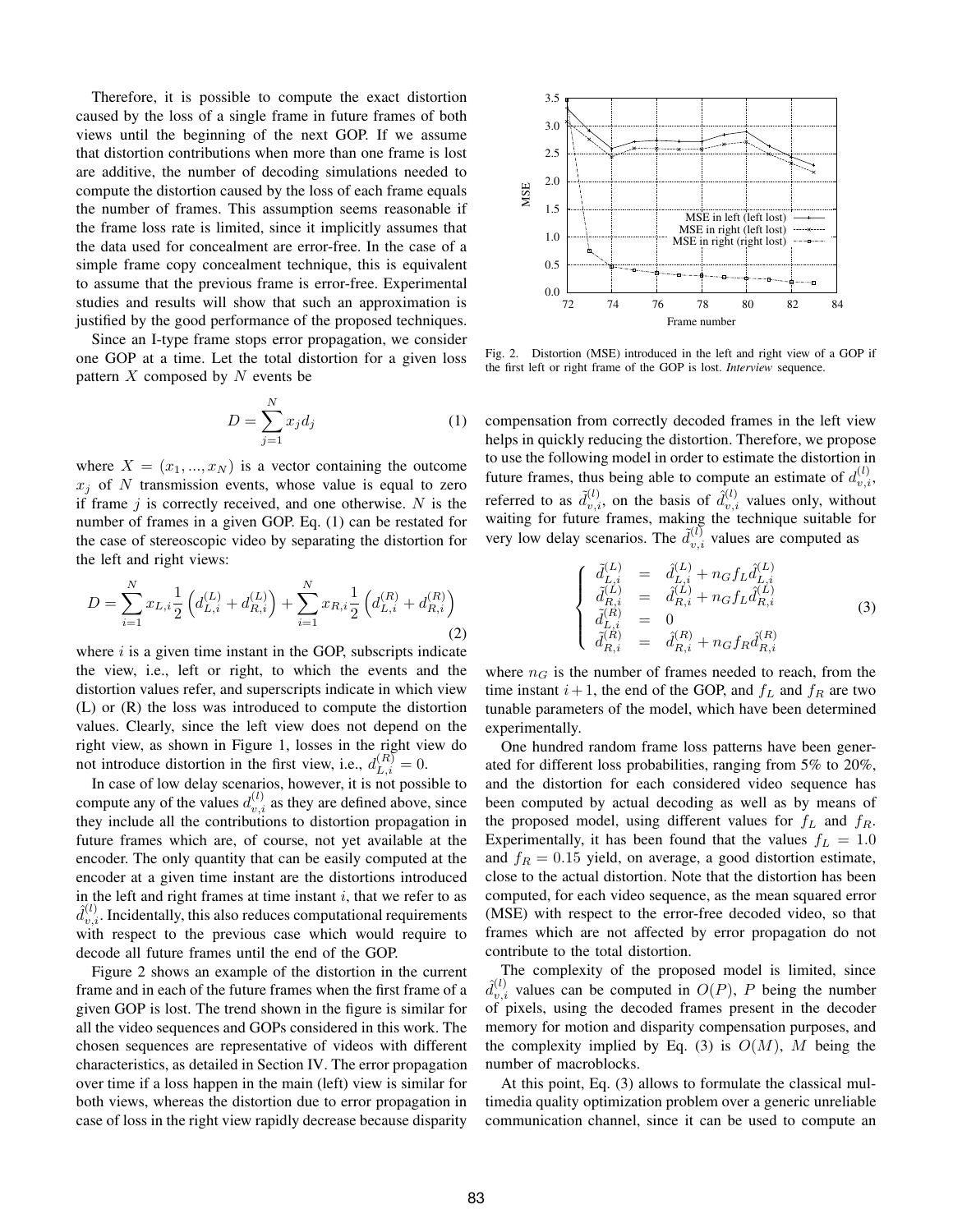estimate of the expected distortion at the decoder. The problem can be formulated as choosing the transmission policy  $\Pi$  which solves the equation

$$
\min_{\Pi} E[D(\Pi)] \tag{4}
$$

subject to all the transmission constraints, and in particular channel constraints such as maximum rate. If a given transmission policy  $\Pi = (\pi_1, ..., \pi_N)$  assigns a residual loss probability  $p_i(\pi_i)$  to each frame j to be transmitted with transmission mode  $\pi_j$ , in the case of stereoscopic video transmission the problem can be formulated as

$$
\min_{\Pi} \sum_{i=1}^{N} p_{L,i}(\pi_{L,i}) \frac{1}{2} \left( \tilde{d}_{L,i}^{(L)} + \tilde{d}_{R,i}^{(L)} \right) + \sum_{i=1}^{N} p_{R,i}(\pi_{R,i}) \frac{1}{2} \tilde{d}_{R,i}^{(R)} \tag{5}
$$

where the subscripts and superscripts have the same meaning as in Eq.  $(2)$ , N is the number of frames in one view of one GOP and  $\Pi = (\pi_{L,1}, ..., \pi_{L,N}, \pi_{R,1}, ..., \pi_{R,N})$  is the transmission policy for each frame in the GOP.

## IV. SIMULATION SETUP

In order to test how the proposed distortion model performs in a practical case, we consider a simple QoS-enabled network which offers two service levels: perfect protection against losses and best-effort with packet loss probability p. This could model, for instance, a DiffServ network [8] which offers both a standard best-effort service and a fee-based loss-free service. For simplicity's sake we assume that each frame is put into one packet. Let  $r_{L,i}$  and  $r_{R,i}$  be the size of the left and right frames at time instant i, respectively, and  $R_{max}$  the maximum bandwidth that the transmitter is willing to send as loss-free. Let  $E[D(\Pi)]$  and  $R(\Pi)$  be defined as

$$
E[D(\Pi)] = \sum_{i=1}^{N} (1 - \pi_{L,i}) p \frac{1}{2} \left( \tilde{d}_{L,i}^{(L)} + \tilde{d}_{R,i}^{(L)} \right) + \sum_{i=1}^{N} (1 - \pi_{R,i}) p \frac{1}{2} \tilde{d}_{R,i}^{(R)}
$$
(6)

$$
R(\Pi) = \sum_{i=1} \pi_{L,i} r_{L,i} + \pi_{R,i} r_{R,i}
$$
 (7)

where each  $\pi_{v,i}$  is either zero or one depending on the service (best effort or loss-free) used for transmitting the frame  $i$ belonging to view  $v$ . The transmission optimization problem can be formulated as

$$
\min_{\Pi} E[D(\Pi)]
$$
  
s. t.:  $R(\Pi) < R_{max}$ . (8)

Eq. (8) can also be used if we are interested in minimizing the distortion with respect to the original uncompressed video sequence, since the total distortion can be approximated as the sum of the encoding distortion and the distortion due to channel losses [6]. The results section will show that such an approximation is reasonable and it yields good results.

 $R_{max}$  can be expressed either as an absolute bandwidth value or as a fraction s of the total video bandwidth, as

done in this work. In particular, for each GOP, we compute  $R_{max} = s \cdot R_{estGOP}$ , where  $R_{estGOP}$  is an estimate of the total size  $R_{GOP}$  of the current GOP, which is not known by the encoder in a low-delay scenario until the GOP has been fully coded and transmitted. For this reason, we use an estimate of the GOP size based on the previous size of the GOP, i.e.,  $R_{estGOP} = R_{prevGOP}$ .

This work considers three different strategies to assign packets to the two network services. First, as a comparison term, a random assignment is performed, while trying to fulfill the constraint on the maximum fraction  $s$  of bandwidth to assign to the loss-free service. Since in a low-delay stereoscopic video transmission scenario a decision must be taken for the left and right frames every time a new couple of frames is produced by the encoder, frames are sent using the loss-free service with uniform probability equal to s.

A second technique implements an "a priori" approach which considers frame dependency information. The first couple of frames (both left and right) of each GOP are sent using the loss-free service until the number of sent bytes does not exceed the maximum bandwidth constraint  $s \cdot R_{estGOP}$ , where  $R_{estGOP}$  is estimated as previously described. The underlying idea is that frames, such as the first ones in each GOP, that might propagate errors to a large number of frames must be protected better than the others in the GOP. Since both techniques do not guarantee to send exactly  $s \cdot R_{GOP}$  bytes using the loss-free service, because the exact size  $R_{GOP}$  of the current GOP is not known while transmitting it, the remaining (or excess) bytes are added (or subtracted) from the bandwidth constraint for the loss-free service in the next GOP. In this way the fraction of bytes sent using the loss-free service tends to  $s$ despite the potentially unreliable estimate of each GOP size.

A third technique exploits the distortion information computed as described in Section III by means of a rate-distortion optimization framework. For each GOP, the constrained minimization problem in Eq. (8) can be recasted into an unconstrained one using a Lagrangian multiplier  $\lambda$ :

$$
\min_{\Pi} D(\Pi) + \lambda R(\Pi). \tag{9}
$$

Finding the  $\lambda$  value which satisfied the constraint in Eq. (8) would require the knowledge of the rate and distortion information for all the frames in a GOP, which is not possible in the low-delay scenario considered in this work. Therefore, an alternative approach is used. A value of  $\lambda$  is chosen for each GOP, then, given that  $\lambda$  value, the minimization problem can be solved for each left and right frame at time  $i$  independently from the other frames thus determining each  $\pi_{v,i}$  independently in  $O(1)$ . Hence, each frame is sent using either the loss-free or the best-effort service immediately after encoding, depending on the resulting  $\pi_{v,i}$  value. At the end of the GOP, the total amount of loss-free bandwidth is computed and compared with the fraction s of the total GOP size. The  $\lambda$ value is then adjusted before transmitting next GOP to increase or decrease the amount of loss-free bandwidth depending on the previous over- or under-utilization of the fraction s of loss-free bandwidth. The approach is similar to the one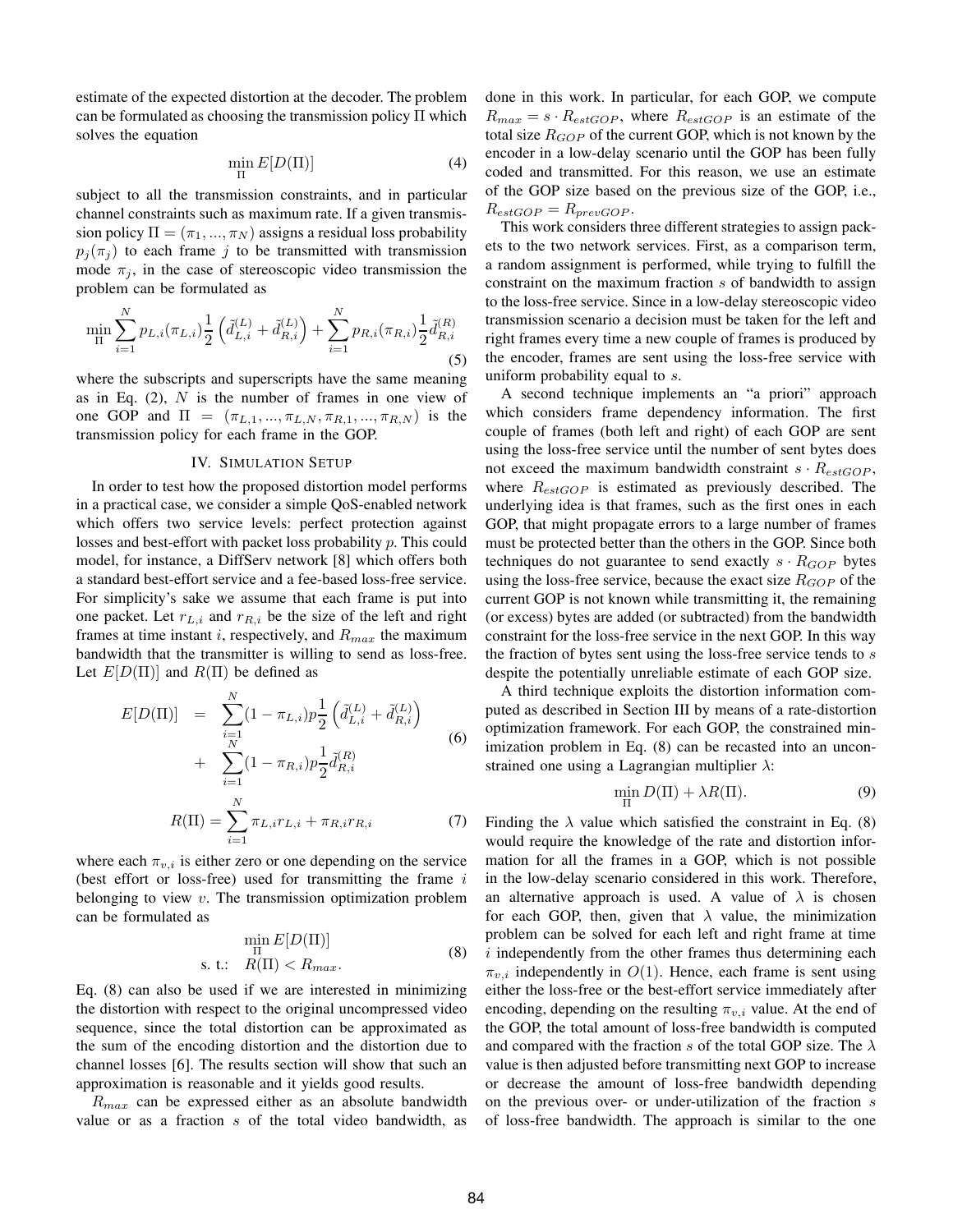

Fig. 3. PSNR as a function of the PLR for the *interview* video sequence, 70% sent as loss-free service.



Fig. 4. PSNR as a function of the PLR for the *elephantsdream* video sequence, 70% sent as loss-free service.

used by rate-distortion optimized rate control algorithms in video encoders, where only the  $\lambda$  value is adjusted in order to meet the rate constraints without explicitly enforcing an absolute rate constraint. The  $\lambda$  update rule is the same as the one employed in [9]. Thus, the total complexity of the ratedistortion optimized transmission system is  $O(P)$ , P being the number of pixels.

Various test sequences, different in content type and reso-

TABLE I CHARACTERISTICS OF THE VIDEO SEQUENCES.

| Sequence                             | Frames | <b>Bitrate</b><br>(kbit/s)                                | <b>PSNR</b><br>(dB)                                            |
|--------------------------------------|--------|-----------------------------------------------------------|----------------------------------------------------------------|
| Interview<br>$(704 \times 576)$      | 241    | $\overline{1033}$ (left)<br>$572$ (right)<br>1605 (total) | $\overline{40.50}$ (left)<br>$40.49$ (right)<br>$40.49$ (avg.) |
| Elephantsdream<br>$(960 \times 512)$ | 89     | 659 (left)<br>334 (right)<br>993 (total)                  | $45.39$ (left)<br>$45.41$ (right)<br>$45.40 \ (avg.)$          |
| <b>Ballet</b><br>$(512\times384)$    | 97     | 374 (left)<br>$259$ (right)<br>$633$ (total)              | $41.53$ (left)<br>$41.05$ (right)<br>$\overline{4}1.29$ (avg.) |



Fig. 5. PSNR as a function of the PLR for the *ballet* video sequence, 70% sent as loss-free service.

lution, are used in this work. The *ballet* sequence is obtained by the homonymous Microsoft multiview sequence [10] by using the data captured by camera #4 and #5 as the left and right views. The *elephantsdream* sequence is obtained by selecting a segment from the freely available homonymous computer-animated movie [11]. In this case, the stereoscopic sequence was generated by rendering the selected scene from two different point of views, slightly left and right of the original camera position. Finally, the *interview* sequence is obtained by applying a depth-image based rendering (DIBR) technique [12] to sequence [13], that only provides video plus depth-range information. The DIBR technique is able to compute a left and right view by shifting the pixels of the original monocular video of an amount proportional to the depth of each pixel. These video sequences have been chosen in order to represent different types of stereoscopic content originating from widely different techniques.

Video has been encoded using the H.264/MVC test model software v. 8.0 [14], with the frame dependency scheme shown in Figure 1. The quantization parameter (QP) has been kept constant equal to 26 for all the frames. Every twelve frames in the main (left) view a new I-type frame is inserted. Table I summarizes the characteristics of the video sequences including bitrates and encoding PSNR. Different fractions s of loss-free bandwidth as well as frame loss rates have been tested. For each condition, values are averaged over 30 channel realizations.

## V. RESULTS

Figure 3, 4 and 5 show the performance of the random, a priori and proposed model-based rate-distortion optimized techniques as a function of the packet loss rate (PLR) when the fraction  $s$  of loss-free bandwidth is equal to 0.70. The ratedistortion optimized technique shows gains ranging from 0.2 up to about 1.7 dB PSNR with respect to the a priori technique, depending on the considered video sequence and the packet loss rate. The gain is even more pronounced, as expected, with respect to the random technique. The gain increases if the packet loss rate increases, which confirms that the distortion